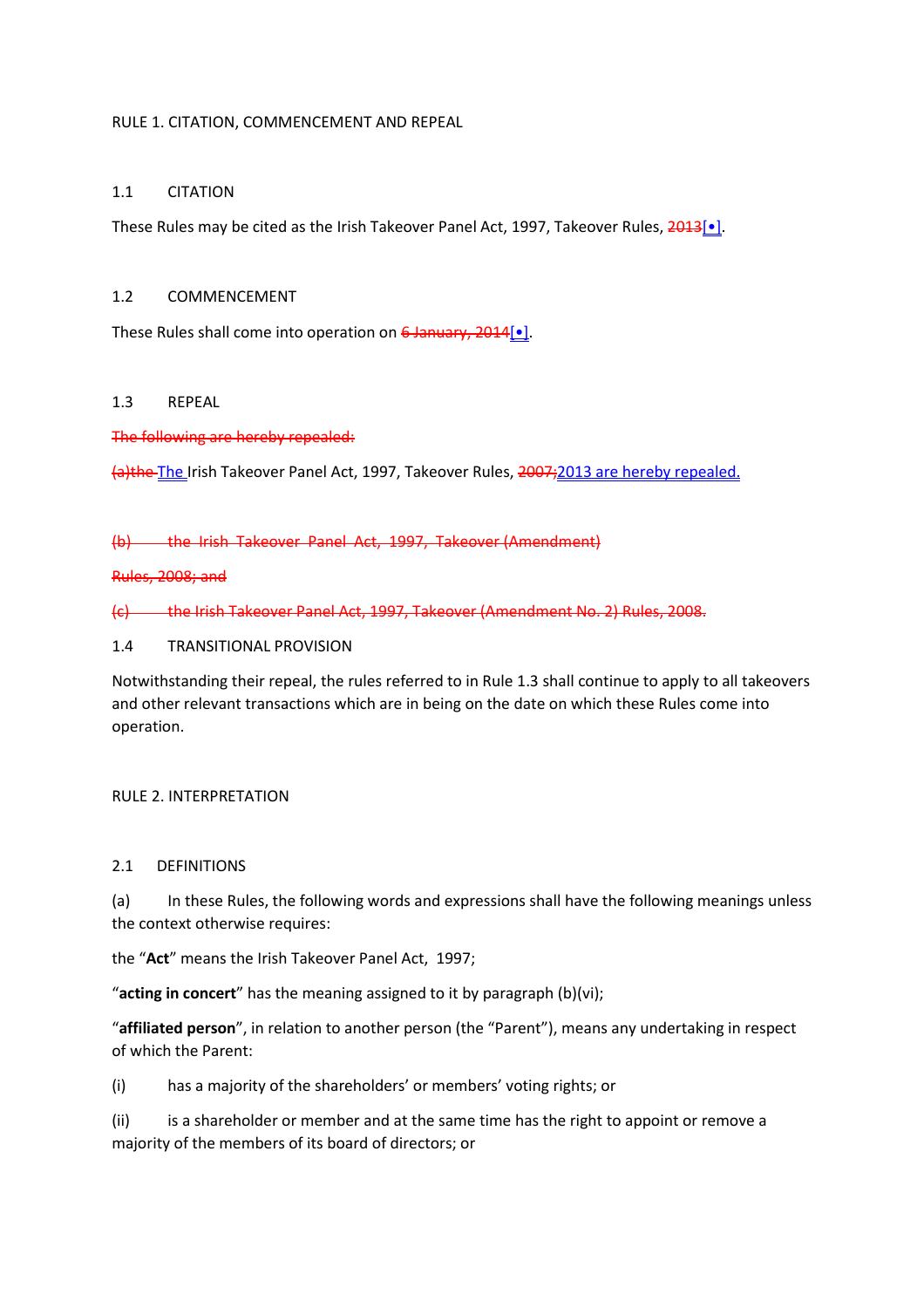(iii) is a shareholder or member and alone controls a majority of the shareholders' or members' voting rights pursuant to an agreement entered into with other shareholders or members;

and for the purposes of this definition the rights of a Parent as regards voting, appointment or removal shall include the rights of any other person which is an affiliated person of the Parent and the rights of any person acting in that person's own name but on behalf of the Parent or of any affiliated person of the Parent;

"**alternative offer**" means a right granted under an offer by the offeror, or by a third party at the request of the offeror, to acceptors of the offer to elect to receive, instead of the whole or part of the basic consideration available under the offer, a consideration different from that basic consideration;

"**child**" includes a step-child and an adopted child, and "parent", "brother" and "sister" shall be construed accordingly; "company" has the meaning assigned to it by the Act;

"**civil partner**" has the same meaning as in section 3 of the Civil Partnership and Certain Rights and Obligations of Cohabitants Act 2010;

"**cohabitant**" has the same meaning as in section 172 of the Civil Partnership and Certain Rights and Obligations of Cohabitants Act 2010;

"**competent authority**" means the authority designated by a Member State under Article 4 of the Directive to supervise takeover bids for the purposes of the rules which it makes or introduces pursuant to the Directive; under the Regulations the Panel has been designated by the State as competent authority;

"**Competition Act**" means the Competition Act, 2002;

"**control**", in relation to a relevant company, has the meaning assigned to it by the Act and, in relation to a company which is not a relevant company, shall have the same meaning, and "to control" and cognate words and terms, in relation to any company, shall be construed accordingly;

"**course of the offer**", in relation to an offer, means the period commencing with the commencement of the offer period and ending at the earliest of the following:

(i) where, in the case of a proposed or possible offer, the offeror announces that the offer will not be made, the time of that announcement;

(ii) the time at which the offer ceases to be open for acceptance or lapses; and

(iii) where, in the case of an offer or possible offer the offer period relative to which is deemed (otherwise than for certain excepted purposes) to have commenced at the time of the lapse in accordance with Rule 12(b)(i) of Part B of an earlier  $offer1_0$  by the same offeror in respect of the same offeree, the determination of the European Commission or the competent authority concerned prohibits the concentration concerned, the time of the communication of that determination to the offeror;

and "**course of an offer**" shall be construed accordingly; "**Court**" means the High Court;

 $\overline{\phantom{a}}$ 

<sup>&</sup>lt;sup>1</sup> See Rule 2.1(c) of Part A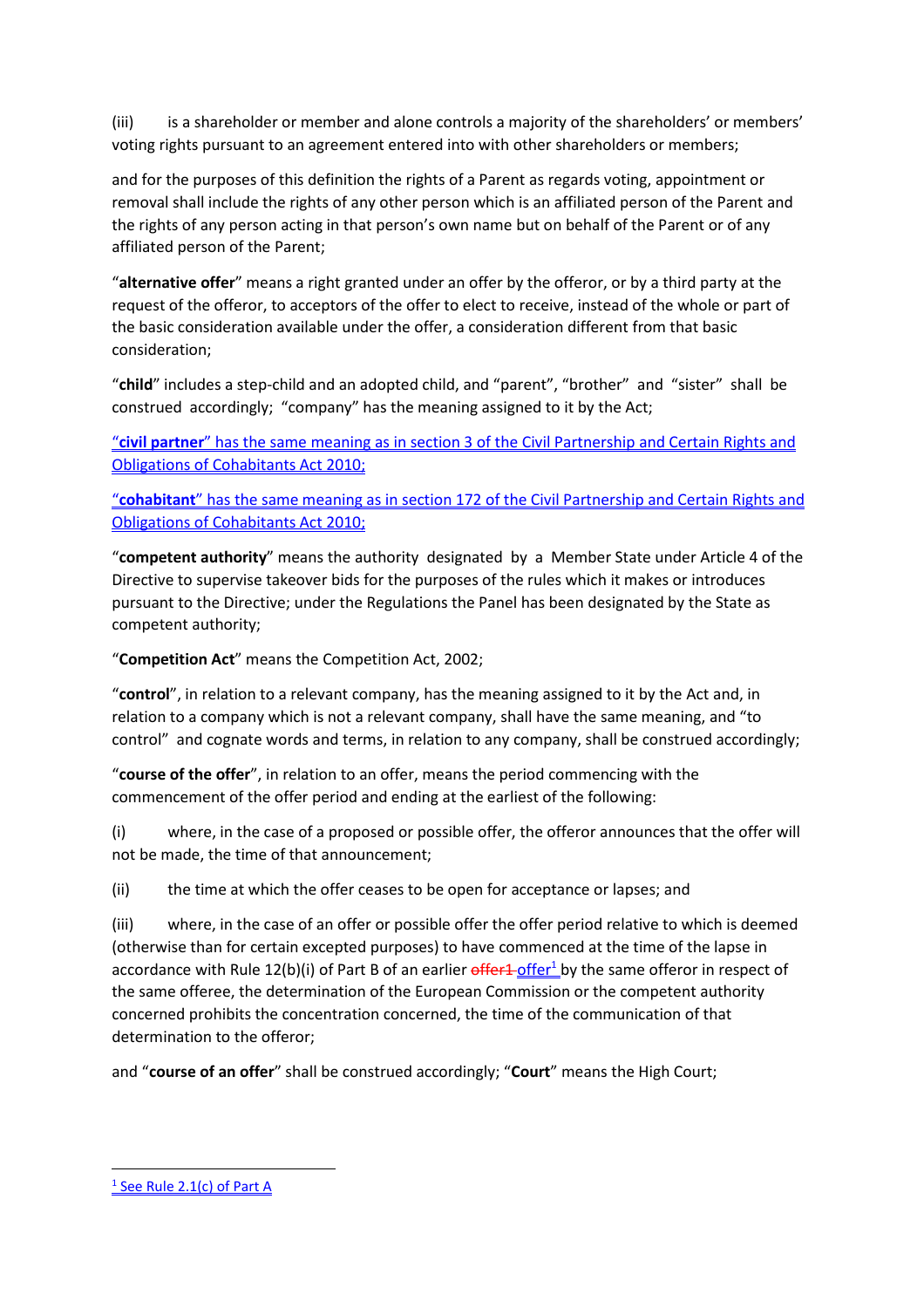"CREST" means the relevant system (within the meaning of the Companies Act, 1990 (Uncertificated Securities) Regulations, 1996) of which CRESTCo Limited is the operator (within the meaning of those regulations);

"CREST operator" means the operator (within the meaning of the Companies Act, 1990 (Uncertificated Securities) Regulations, 1996) of CREST;

"**dealing**", in relation to relevant securities, includes the following:

(i) the acquisition or disposal of such securities or of the right (whether absolute or conditional) to exercise or to control the exercise of the voting rights (if any) attaching to such securities;

(ii) the taking, granting, acquisition, disposal, entering into, closing out, termination, exercise (by either party) or variation of an option (including a traded option contract) in respect of any such securities;

(iii) subscribing or agreeing to subscribe for such securities;

(iv) the exercise of conversion or subscription rights conferred by any security or any other instrument, whether in respect of new or existing relevant securities;

### 1 See Rule 2.1(c) of Part A

(v) the acquisition of, disposal of, entering into, closing out, exercise (by either party) of any rights under or variation of, a derivative referenced, directly or indirectly, to such securities;

(vi) entering into, terminating or varying the terms of any agreement to purchase or sell such securities; and

(vii) the redemption or purchase of, or taking or exercising an option over, any of its own relevant securities by the offeree or an offeror; and

 $(v^{\text{iiiv}})$  any action (not included in any of the above sub- paragraphs) which results or may result in an increase or decrease in the number of such securities in which a person is interested or in respect of which he or she has a short position;

"**derivative**" includes any financial product the value of which in whole or in part is determined directly or indirectly by reference to the price of an underlying security;

"despatch", in relation to documents and information, means sending such documents and information to holders of securities of a relevant company for purposes relating to a takeover or other relevant transaction, by statutory postal service or, with the consent of the Panel either generally or in the circumstances of a particular case, by other means (including electronic mail);

the "**Directive**" means Directive 2004/25/EC of the European Parliament and of the Council of 21 April 2004 on takeover bids;

"**directors**", in relation to a company, includes a person in accordance with whose directions or instructions any one or more of the directors of that company are accustomed to act unless such director or directors are accustomed so to act by reason only that he or she or (as the case may be) they do so on advice given by that person in a professional capacity;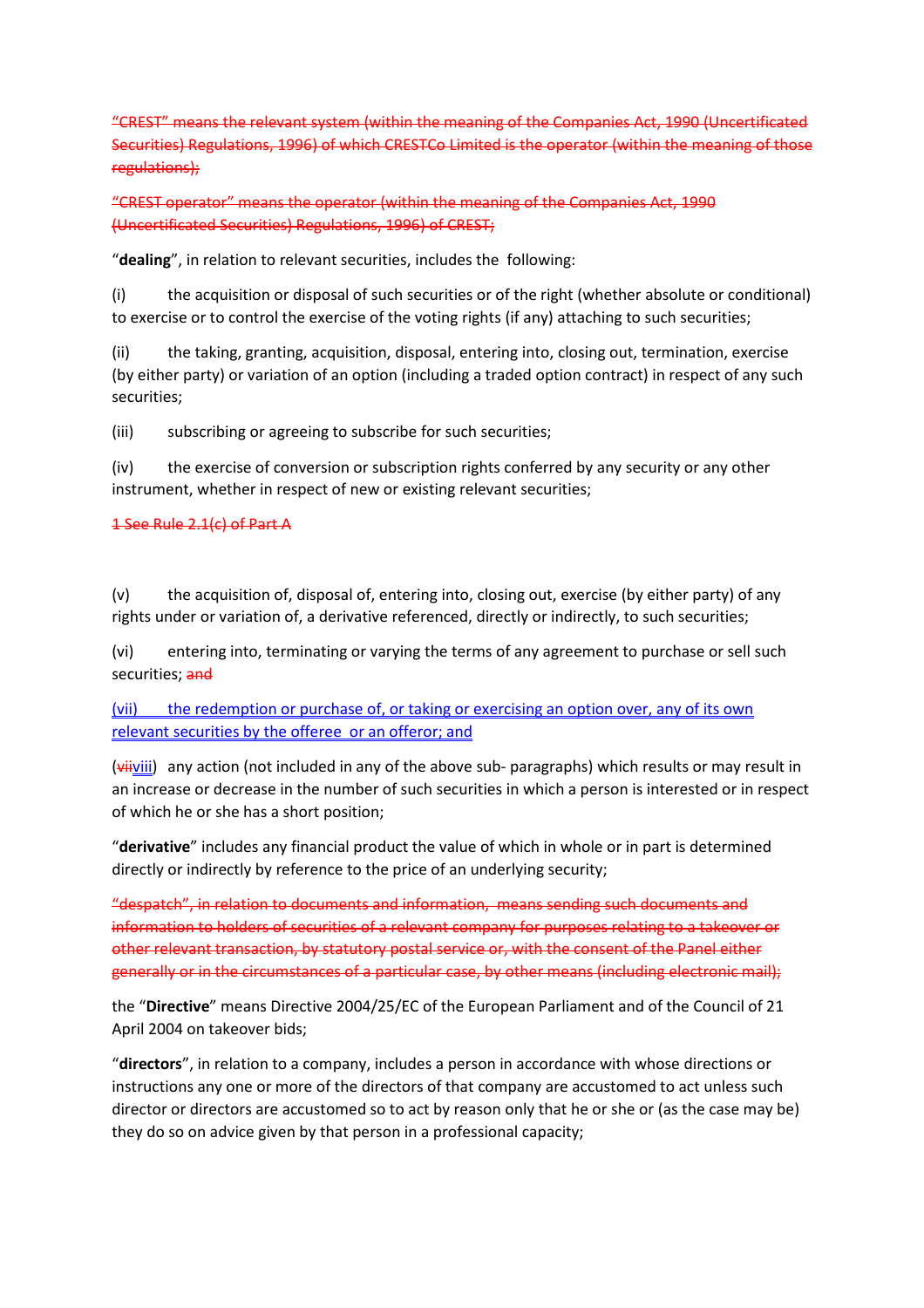"**discretionary fund manager**" means a fund manager which manages investment accounts on a discretionary basis;

"**EEA**" means the European Economic Area;

"**EEA Agreement**" means the Agreement on the EEA signed at Oporto on 2 May 1992, as amended for the time being;

"**EEA State**" means a state which is a contracting party to the EEA Agreement;

"**employee** representative" means:

(a) a representative of an independent trade union, where that trade union has been recognised by the offeror or the offeree in respect of some or all of its employees; and

(b) any other person who has been elected or appointed by employees to represent employees for the purposes of information and consultation.

"**equity share capital**" has the meaning assigned to it by section 155 7 of the Companies Act, 19632014;

"**Euroclear System**" means the securities settlement system operated by Euroclear Bank SA/NV (or its nominee) or any replacement thereof from time to time;

"**European Merger Regulation**" means Council Regulation (EC) 139/2004 of 20 January 2004 on the control of concentrations between undertakings (OJ L24, 29.01.2004);

 "**exempt fund manager**" means a discretionary fund manager which has been recognised by the Panel as an exempt fund manager for the purposes of these Rules, has been notified in writing of that fact by the Panel and has not been notified by the Panel of the withdrawal of such recognition;

"**exempt principal trader**" means a principal trader who is recognised by the Panel as an exempt principal trader for the purposes of these Rules, has been notified in writing of that fact by the Panel and has not been notified by the Panel of the withdrawal of such recognition;

"**final closing date**", in relation to an offer, means (subject to any relevant extension pursuant to Rule 31.3 of Part B) the earlier of the 60th day after the day (the "60th day") on which the initial offer document was despatched sent and any earlier date beyond which the offeror has stated that the offer will not be extended unless it has become unconditional as to acceptances by that date and in respect of which the offeror has not withdrawn that statement in accordance with the provisions of Rule 31.5;

"**first response circular**" has the meaning ascribed to it by Rule 30.325.1 and includes, where an offer document includes the views of the offeree board and the other information required by Rule 25 of Part B, the relevant parts of the offer document;

"**General Principles**" means the principles set out in the Schedule to the Act;2Act;<sup>2</sup>

"**holding company**" has the meaning assigned to it by section  $\frac{155-8}{15}$  of the Companies Act, 19632014;

"**interest**" and "**interested**", in relation to relevant securities, have the meaning assigned to them by Rule 2.62.5;

 $\overline{\phantom{a}}$ 

<sup>&</sup>lt;sup>2</sup> General Principle 7 does not apply to Shared Jurisdiction Companies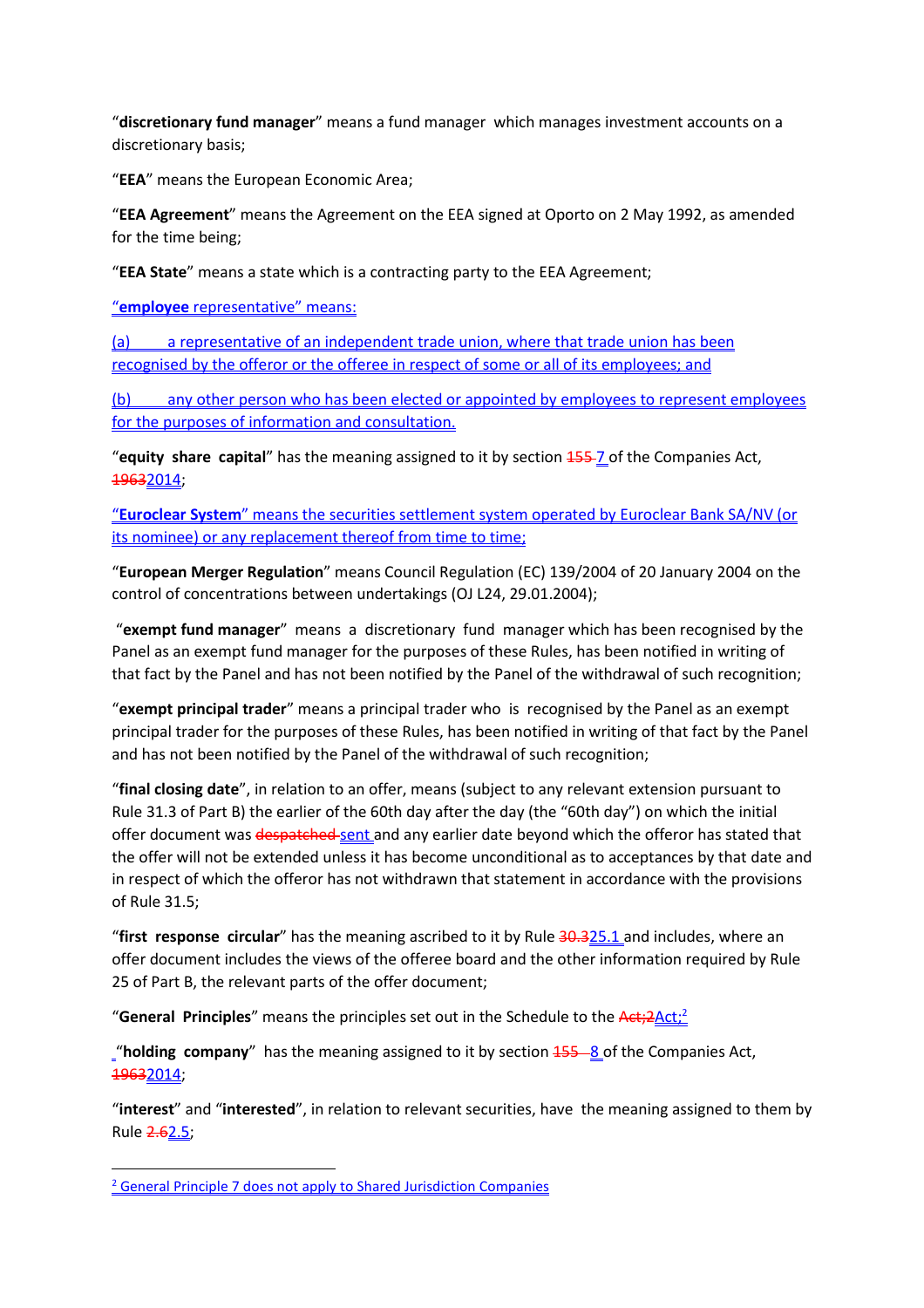"Irish Stock Exchange**Euronext Dublin**" means The Irish Stock Exchange Limitedplc;

"**Member State**" means a Member State of the European Union or an EEA State;

the "Minister" means the Minister for Jobs, Enterprise-, Trade and Innovation Employment;

"**non-equity share capital**" means share capital which is not equity share capital;

"**offer**" means an offer within the meaning of the Act which is made generally to holders of a class of voting securities of a relevant company to acquire securities of that class, and, where the Panel is the competent authority to supervise a takeover bid in respect of a company, includes a bid in respect of that company;

2 General Principle 7 does not apply to Shared Jurisdiction Companies.

"**offer period**", in relation to an offer, means, subject as provided below, the period commencing at the earliest of the following:

(i) the time of the first announcement of that offer as a proposed offer or a possible offer (with or without terms);

(ii) where the Panel determines that an offer period in respect of a relevant company has commenced or should commence, the time of that commencement specified in the announcement of that determination;

(iii) where the Panel, being of the opinion that in the circumstances prevailing in relation to a relevant company it is appropriate so to do, directs that an offer or possible offer be announced, the time of commencement of the offer period relative to that offer specified in that direction; and

(iv) in the case of an offer under Rule 9 or Rule 37 of Part B, the time of the transaction which gives rise (or which, subject only to the issue in the State of a governmental or regulatory authorisation, consent, approval or clearance, will give rise) to an obligation to make the offer,

and ending at the earlier of the following:

(1) where, in the case of a proposed or possible offer, the offeror announces that the offer will not be made, the time of that announcement; and

(2) the first closing date or, if later, the time at which the offer becomes unconditional as to acceptances or lapses, whichever first occurs;

provided that:

(A) an announcement pursuant to Rule 2.2(f) of Part B shall be deemed, for the purposes of this definition, to be the announcement of a possible offer in respect of the relevant company concerned;

(B) where, at the time at which the offer period relative to an offer (the "later offer") commences, an offer period already subsists relative to another offer<sup>3</sup> (the "earlier offer") in respect of the same offeree, then for the purposes only of Rules 6.1, 11,  $\frac{24.3(c24.4(c)}{24.0c24.4(c)}$ 

 $\overline{\phantom{a}}$ 

 $3, 4$  See Rule 2.1(c) of Part A.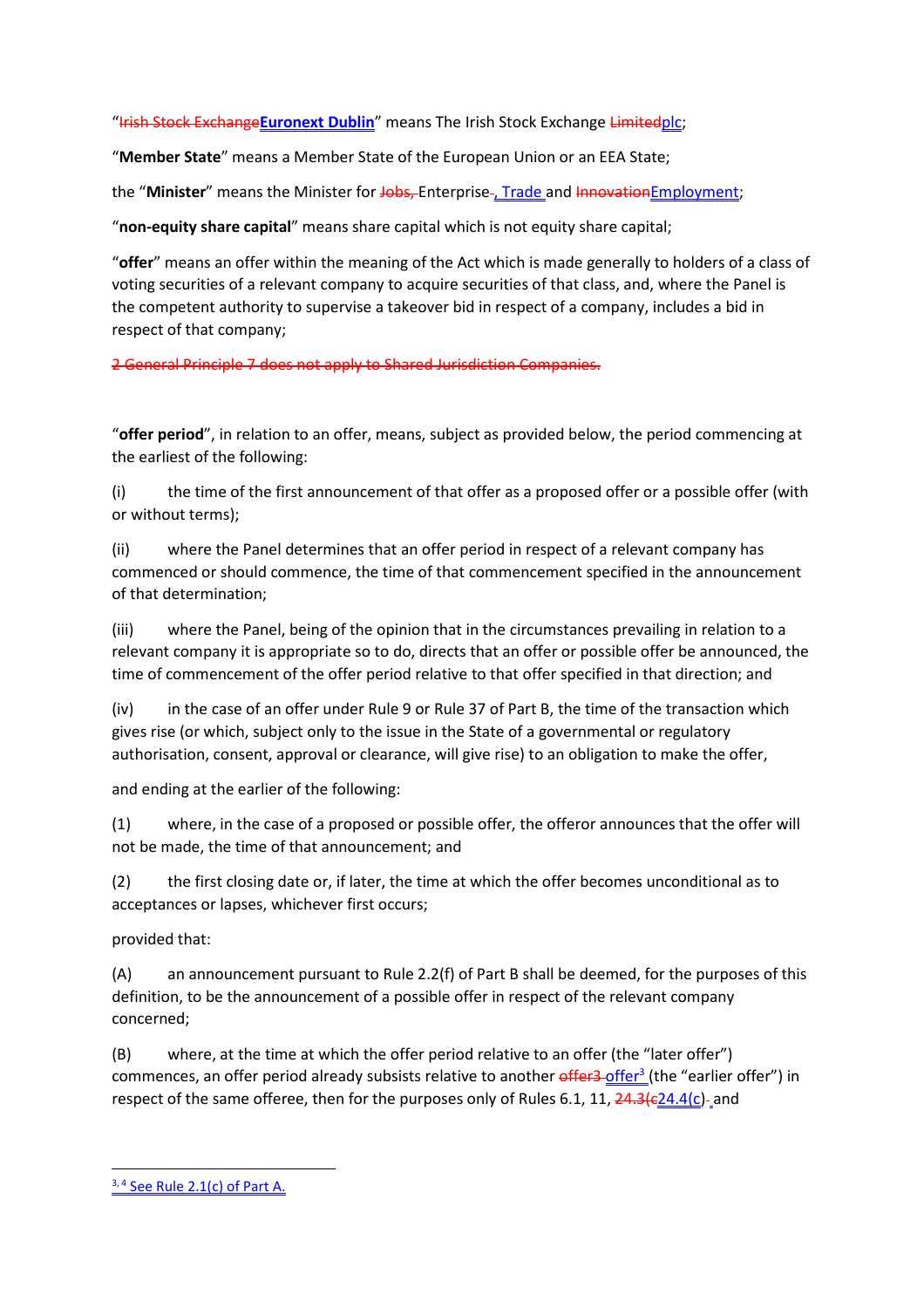$25.3$ ( $c25.4$ (c) of Part B the offer period relative to the later offer shall be deemed to have commenced at the same time as the offer period relative to the earlier offer; and

(C) where an offer  $lapses4_lapses^4$  in accordance with Rule 12(b)(i) of Part B, an offer period (the "new offer period") relative to any new offer or possible offer which the offeror may make or propose to make in respect of the same offeree shall be deemed to commence at the time of such lapse (except that for the purposes only of Rules 6.1, 9.4, 11,  $\frac{24.3(c24.4(c), 25.3(c, 25.4(c))}{25.3(c, 25.4(c))}$  and 37(b) of Part B the new offer period shall be deemed to have commenced at the time at which the offer period relative to the lapsed offer commenced) and, if the determination of the European Commission or the competent authority concerned prohibits the concentration concerned, the new offer period, if it has not previously ended in accordance with the foregoing provisions of this definition, shall end at the time of the communication of that determination to the offeror;

### 3,4 See Rule 2.1(c) of Part A.

 $\overline{\phantom{a}}$ 

"**offeree**" has the meaning assigned to it by the Act and, where the Panel is the competent authority to supervise a takeover bid in respect of such company, includes a company:

(i) any transferable voting securities of which are the subject of a bid that has been made or is intended or required to be made; or

(ii) in respect of which, or in connection with which, a person does any act in contemplation of making a bid to holders of transferable voting securities of that company;

"**offeree board**" means the board of the offeree;

"**offeror**" has the meaning assigned to it by the Act and, where the Panel is the competent authority to supervise a takeover bid in respect of a company, includes a person who makes, or intends or is required to make, a bid in respect of that company or does any act in contemplation of making such a bid;

"**opening position disclosure**" means a disclosure made in accordance with Rule 8.1(a), Rule 8.1(b), Rule 8.3(a) or Rule 38.6;

"**ordinary course profit forecast**" means a profit forecast published by the offeree or a securities exchange offeror in accordance with its established practice and as part of the ordinary course of its communications with its shareholders and the market.

"**other relevant transaction**" has the meaning assigned to it by the Act and includes the transactions specified in Rule 3.1;

the "**Panel**" means the Irish Takeover Panel (registered number 265647);

"**partial offer**" means an offer made to holders of a class of securities of a relevant company to acquire some but not all of the securities of that class;

"**parties** to a takeover or other relevant transaction" has the meaning assigned to it by the Act and includes the persons specified in Rule 3.2;

"**principal trader**" means a person who is registered as a market- maker with the Irish Stock **Exchange Euronext Dublin or the London Stock Exchange plc, or is accepted by the Panel as a**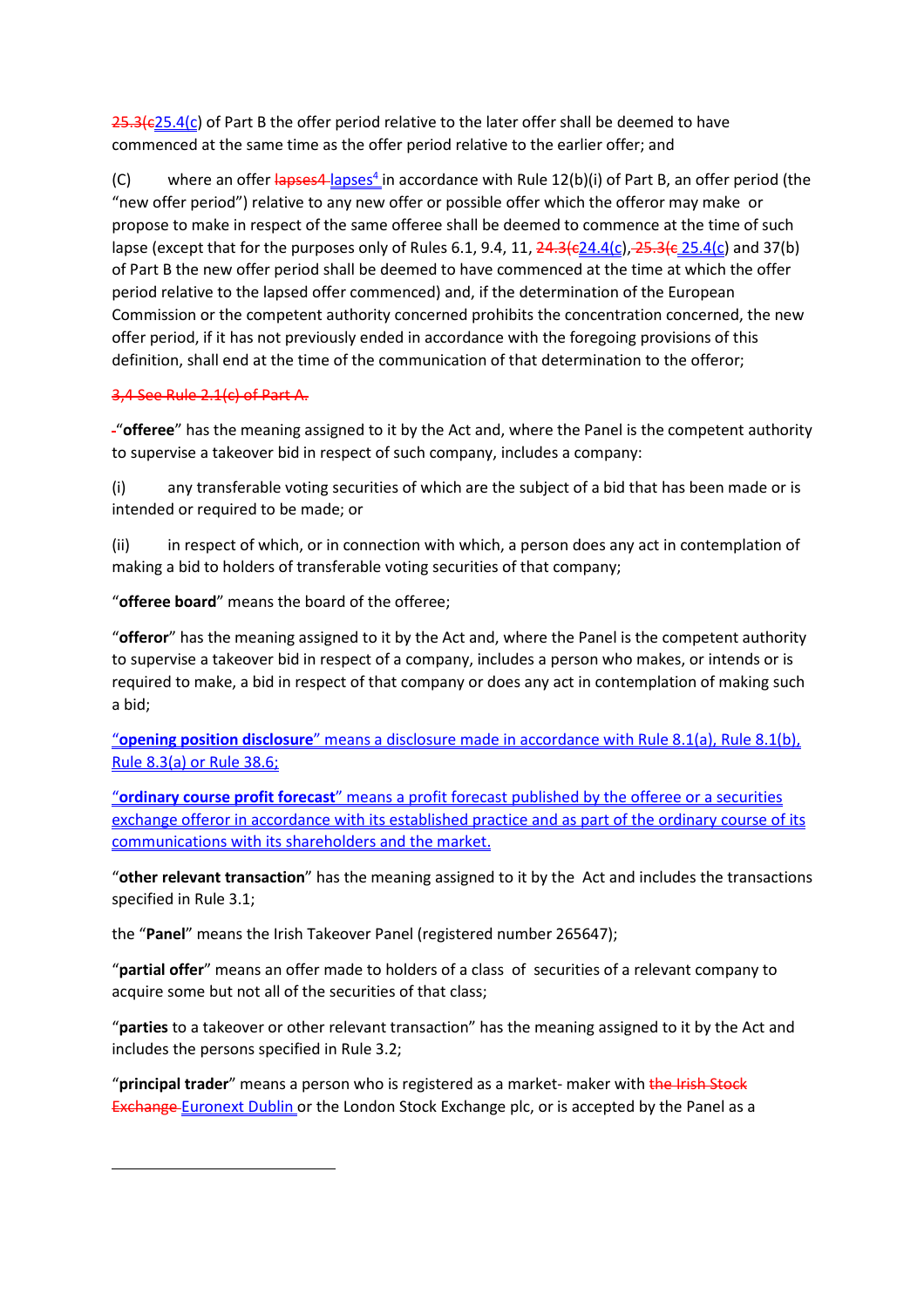market-maker, or is a member firm of either of such stock exchanges dealing as principal in order book securities;

"**profit estimate**" means a profit forecast for a financial period which has expired and for which audited results have not yet been published.

"**profit forecast**" means a form of words which expressly states or by implication indicates a figure or a minimum or maximum figure for the likely level of profits or losses for the current financial period and/or financial periods subsequent to that period, or contains data from which a calculation of such a figure for future profits or losses may be made, even if no particular figure is mentioned and the word "profit" is not used.

"**quantified financial benefits statement**" means either:

(a) a statement by a securities exchange offeror or the offeree quantifying any financial benefits expected to accrue to the enlarged group if the offer is successful; or

(b) a statement by the offeree quantifying any financial benefits expected to accrue to the offeree from cost saving or other measures and/or a transaction proposed to be implemented by the offeree if the offer is withdrawn or lapses.

"**quoted security**" means a security the trading of which on a recognised market is for the time being authorised by the appropriate authority in that recognised market and "**quoted**", "**unquoted**" and "**quotation**" in relation to a security shall be construed accordingly;

"**receiving agent's certificate**" has the meaning assigned to it by Rule 10.6 of Part B;

"**recognised intermediary**" means that part of the trading operations of a bank or other financial institution which has been recognised by the Panel as a recognised intermediary for the purposes of these Rules, has been notified in writing of that fact by the Panel and has not been notified by the Panel of the withdrawal of such recognition;

"**recognised market**" means a regulated market, a recognised stock exchange, a securities market specified in regulations made by the Minister for the purposes of section 2(c) of the Act and any such other securities market as the Panel may recognise as a recognised market for the purposes of this definition;

"**recognised stock exchange**" has the meaning assigned to it by the Act;

"**regulated market**" has the meaning assigned to it by the Regulations;

"**Regulations**" means the European Communities (Takeover Bids (Directive 2004/25/EC)) Regulations 2006 (S.I. No. 255 of 2006) which transposed the Directive into law, and "Regulation" shall be construed accordingly;

"**Regulatory Information Service**" or "**RIS**" means any regulatory information service specified for the time being as a "Regulatory Information Service" or "RIS"in the Listing Rules published by the Irish Stock Exchange provided, or approved for use, by the regulated market on which the relevant financial instruments are admitted to trading or any such other regulatory information service as may be specified for the time being, either in substitution or by way of addition, by the Panel for the purposes of these Rules;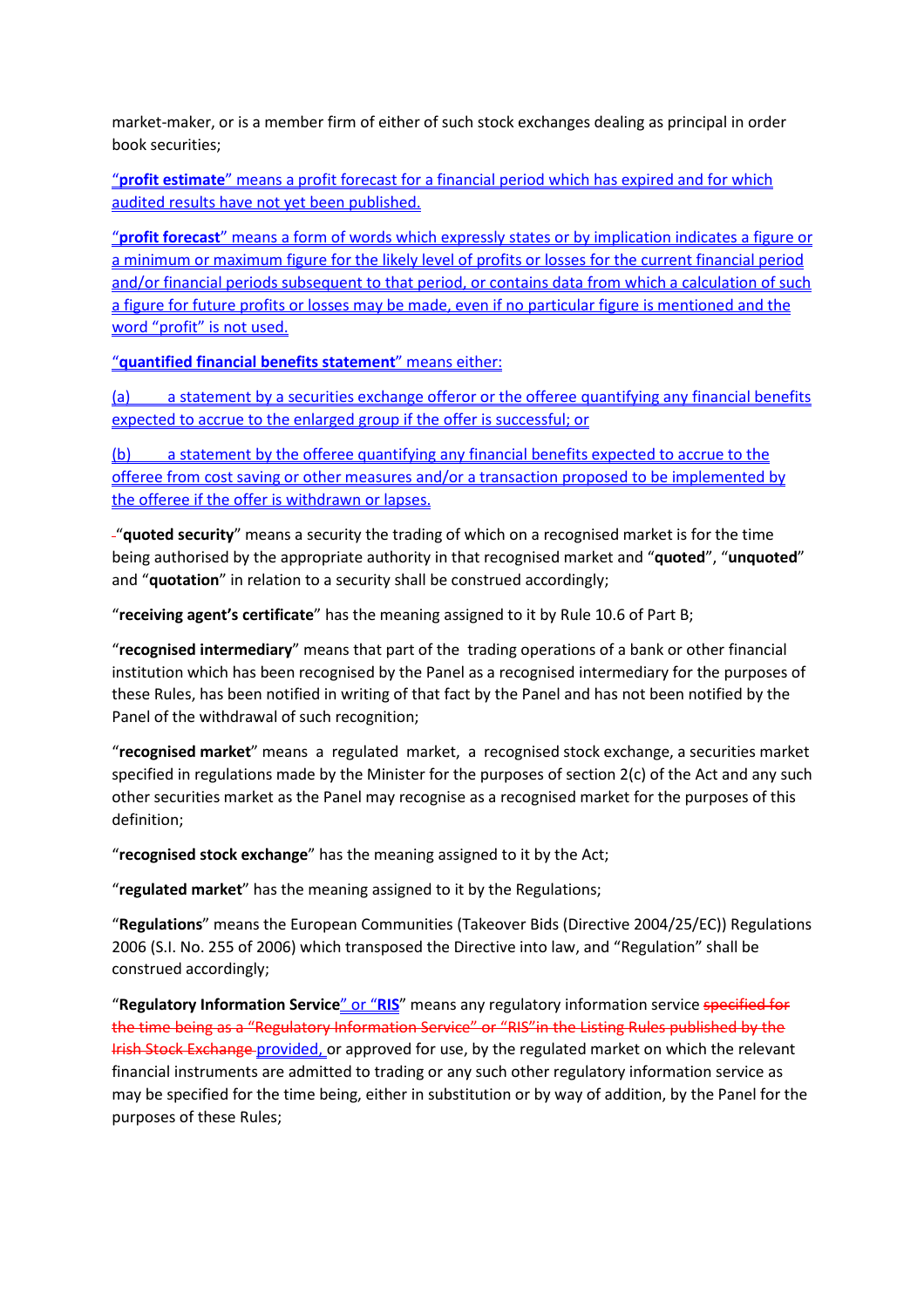"**relevant company**" has the meaning assigned to it by the Act and includes a company which, by virtue of Regulation 4(3), is to be regarded as a relevant company for the purposes of the application of the Act;

"**relevant securities**" means, in relation to an offer:

(i) securities of the offeree which are the subject of the offer or which confer voting rights;

(ii) equity share capital of the offeree or the offeror;

(iii) securities of the offeror which confer on their holders substantially the same rights as are conferred by any securities to be issued by the offeror as consideration under the offer; and

 (iv) securities or any other instruments of the offeree or the offeror conferring on their holders rights to convert into or to subscribe for new securities of any of the foregoing categories;

and "**relevant security**" shall be construed accordingly; and references to relevant securities of an offeror shall include references to securities of any holding company of that offeror and to options (including traded options) in respect of, and derivatives referenced to, any securities of any such holding company;

"**reverse takeover transaction**" means a transaction entered into by a relevant company whereby the relevant company acquires securities of another company, a business or assets of any kind and pursuant to which the relevant company will or may be obliged to increase by more than 100% its existing issued share capital that confers voting rights, and references to the entry by a relevant company into a reverse takeover transaction shall be construed accordingly;

"**rights**", in the context of rights over securities, means an interest in such securities (where "**interest**" has the same meaning as in the definition of "interest in a security" in the Act);

"**Rules**" means these rules in their present form as set out in Parts A and B hereof or with and subject to any amendment to them for the time being in force;

"**securities exchange offer**" means an offer under which the consideration includes securities of a company (the "issuer") other than loan stock or loan notes where such stock or notes are offered as an alternative to cash consideration (unless such stock or notes confer on their holders either substantially the same rights as are conferred by any other securities of the issuer for the time being in issue or the right to convert into or to subscribe for any such other securities or any equity share capital of the issuer);

"**security**" has the meaning assigned to it by the Act;

"**share**" means (subject to paragraph (b)(viib)(vi)) a share in the share capital of a company and includes capital stock of a company;

"**shareholder**" has the meaning assigned to it by the Act;

"**Stock Exchange**" means, in relation to a relevant company, the recognised stock exchange or (as the case may be) the securities market (being a securities market specified in regulations made by the Minister for the purposes of section 2(c) of the Act) on which securities of that company are quoted; where securities of a relevant company are quoted on more than one such recognised stock exchange or securities market, "Stock Exchange", in relation to that company, means each of those exchanges and markets on which the securities are quoted;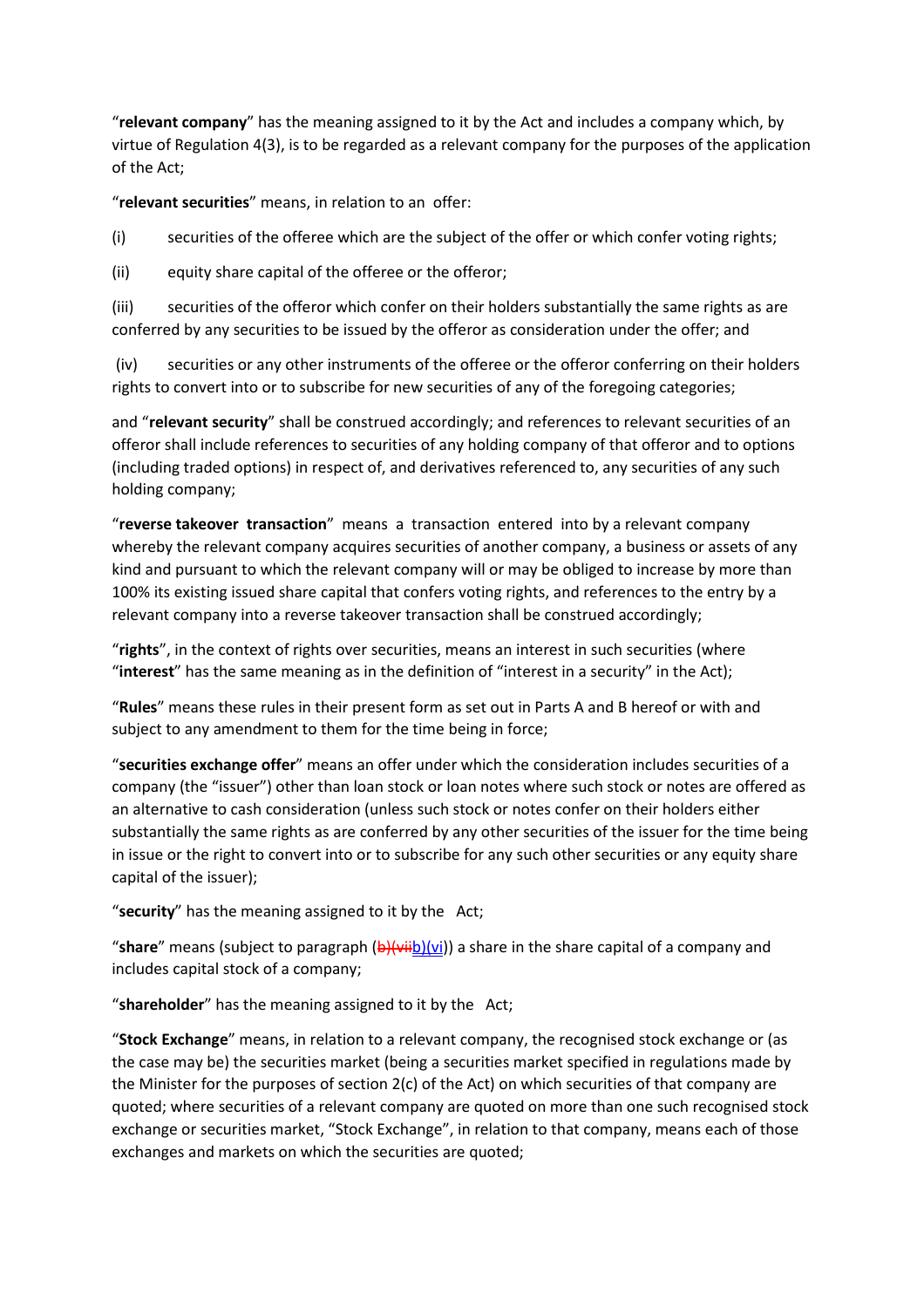"subsidiary" has the meaning assigned to it by section  $\frac{455 \text{ of } 70f}{25}$  the Companies Act,  $\frac{49632014}{25}$ ;

"**substantial acquisition of securities**" has the meaning assigned to it by Rule 3 of the Substantial Acquisition Rules;

"**Substantial Acquisition Rules**" means the Irish Takeover Panel Act, 1997, Substantial Acquisition Rules, 2007[ **•** ];

"**takeover**" has the meaning assigned to it by the Act;

"**takeover bid**" or "**bid**" has the meaning assigned to it by the Regulations;

"**takeover scheme of arrangement**" or "**takeover scheme**" means a compromise or arrangement between a relevant company and its members or any class of them which is made or proposed to be made pursuant to section 201 450 of the Companies Act, 1963 2014 and which constitutes a takeover of that company;

"**tender offer**" means an invitation made by a person by public advertisement to holders of a class of securities of a relevant company to tender securities of that company, up to a stated number, for purchase by that person, on terms stipulated in the advertisement;

"**transferable voting security**" means, in relation to a company, a voting security which is transferable;

"**unconditional as to acceptances**", in relation to an offer, shall be construed in accordance with Rule 10.6 of Part B;

"**voluntary offer**" means an offer which is not an offer under Rule 9 or Rule 37 of Part B;

"**voting right**" has the meaning assigned to it by the Act;

"**voting security**", in relation to a company, means a security conferring voting rights in that company-;

"**website notification**" means a document sent in either hard copy form or electronic form to a person to whom a document, an announcement or any information is required to be sent, giving such person notice of the publication of the document, announcement or information on a website and providing details of the relevant website.

(b) In these Rules:

(i) references to purchases or other acquisitions of shares shall include, where relevant, purchases or other acquisitions of shares assented to an offer;

(ii) for the avoidance of doubt, references to securities acquired or held by persons acting in concert or by persons acting in concert with another person shall include references to securities acquired or (as the case may be) held by any one or more of such persons;

(iii) a company shall be deemed to be an "associated company" of another company if that other company owns or controls 20% or more of the equity share capital of the first- mentioned company;

 (iv) a "competitive situation" shall be deemed to arise in relation to an existing offer by any person (1) if an announcement is made of a proposed or possible offer (with or without terms) by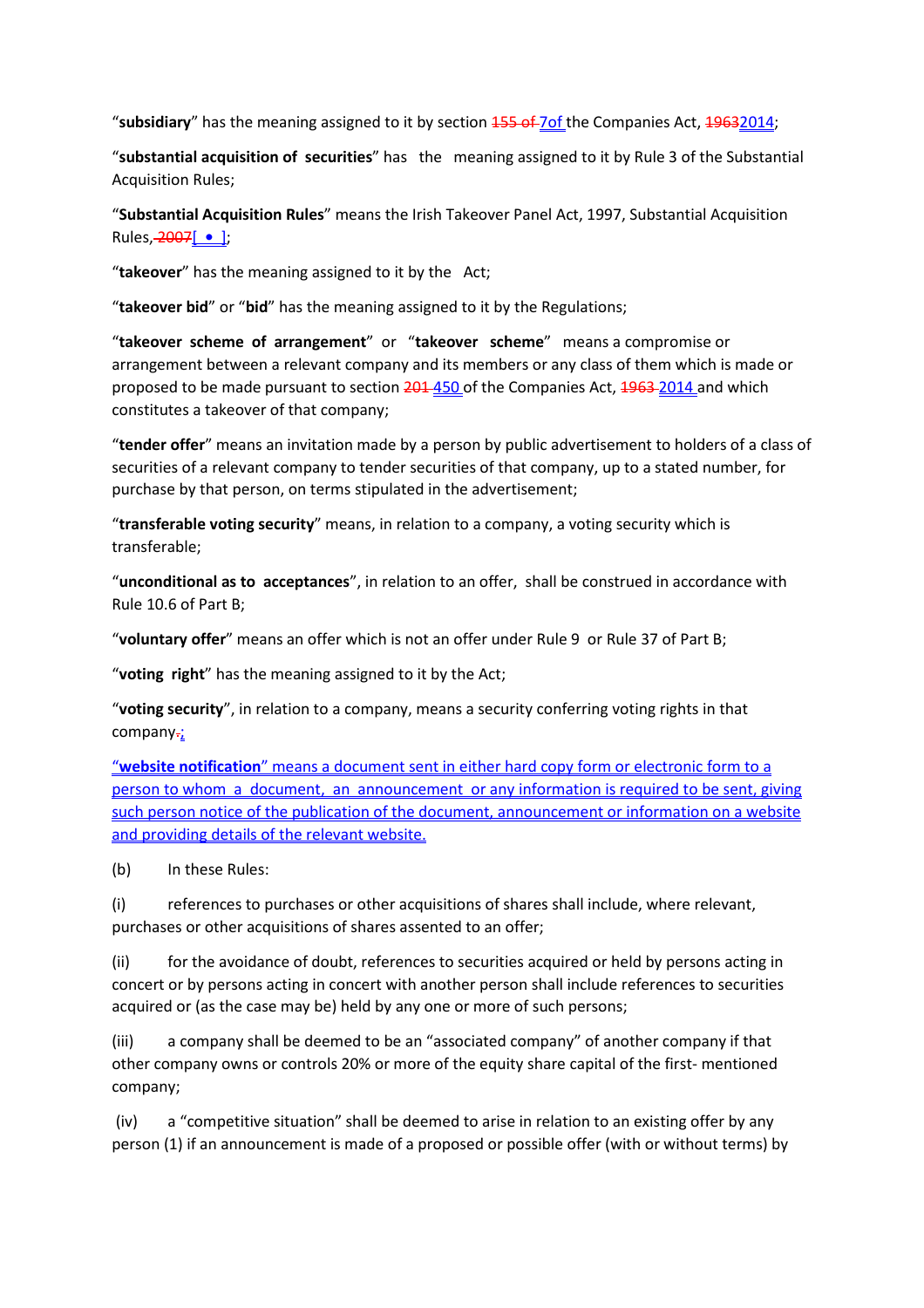another person, whether named or not, in respect of the same offeree or (2) if the Panel so determines in any other circumstances in any particular case;

 $(v)$  a service contract of a person with a company shall be deemed to have more than 12 months to run if the contract

(1) has a term of which more than 12 months remain unexpired,

(2) may be terminated by the employing company (otherwise than for cause) only on more than 12 months' notice or

(3) contains a provision for predetermining compensation on its termination of an amount exceeding 12 months' salary;

 $\frac{f_{\text{V}}(v)}{v}$  without prejudice to Rule 3.3 of Part A, a reference to acting in concert shall, in relation to a takeover bid, be construed in accordance with the meaning assigned to the expression "persons acting in concert" by Regulation 8(2) and shall, in relation to a takeover (not being a bid) or other relevant transaction, be construed in accordance with the meaning assigned to the expression "acting in concert" by the Act;

 $(v\leftrightarrow iv)$  where the context so requires, references to shares (except in the expressions share capital, equity share capital and non- equity share capital) shall include securities other than shares;

(viiivii) references to **irrevocable commitments** and **letters of** i**ntent** include, respectively, irrevocable commitments and letters of intent:

 $(1)$  to accept or not to accept (or to procure that any other person accept or not accept) an offer; or

(2) to vote (or to procure that any other person vote) in favour of or against a resolution of an offeror or the offeree (or of its shareholders) in the context of an offer, including a resolution to approve or to give effect to a takeover scheme $\frac{1}{k}$ 

(viii) references to a document, an announcement or any information being sent in "electronic form" mean that it is:

(1) sent by means of electronic equipment for the processing or storage of data; and

(2) entirely transmitted and conveyed by wire, radio, optical or other electromagnetic means,

provided that the sender reasonably considers that the form in which it is sent, and the means by which it is sent, will enable the recipient to read and retain a copy of it; and

(ix) references to a document, an announcement or any information being sent in "hard copy form" mean that it is sent in a paper copy or similar form capable of being read.

(c) References to an offer in:

(i) the expression "an earlier offer" in paragraph (iii) of the definition of "course of the offer" in Rule 2.1(a) of Part A;

(ii) the expression "another offer" in paragraph (B), and the expression "where an offer lapses" in paragraph (C), of the definition of "offer period" in Rule 2.1(a) of Part A;

(iii) the expression "competing offer" in subparagraphs  $(iw)(2ii)(2)$ -and  $(iw)(3iii)(3)$  of Rule 5.2(a) of Part B; and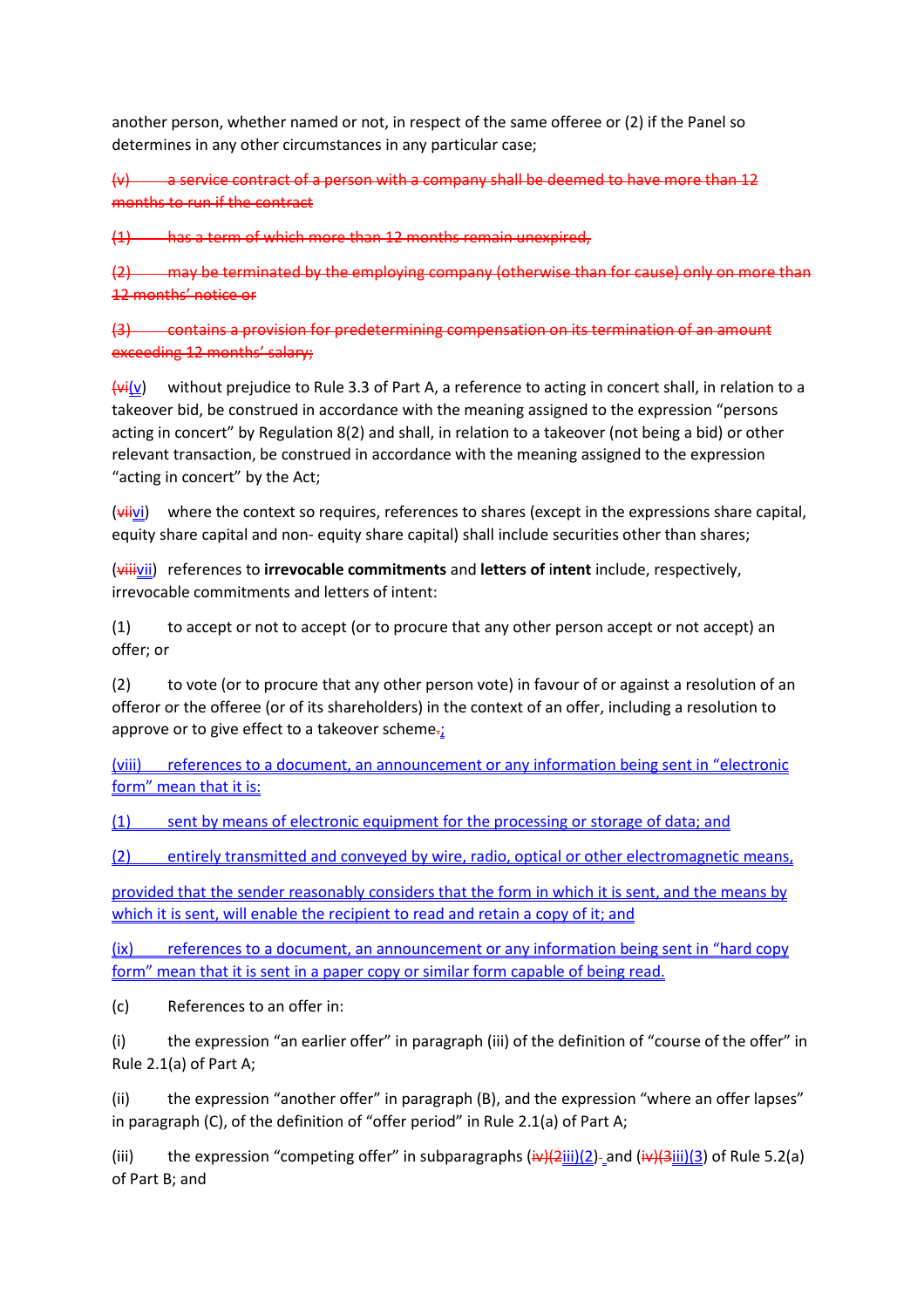### (iv) Rule  $20.2$   $20.3$  of Part B,

shall be construed to include references to a takeover scheme and accordingly associated references in those sub- paragraphs, paragraphs or rule to "offeree", "offeree board", "offeror" and the "first closing date" of an offer shall be construed as references to, respectively, the relevant company to which the takeover scheme relates, the board of that company, the person or persons expected to acquire control of that company by virtue of the scheme and the date of the meeting of shareholders of that company summoned or to be summoned under section 201-450 of the Companies Act,  $\frac{49632014}{2}$ , to vote in respect of the scheme.

(d) Neither section 14(2) of the Interpretation Act 2005 nor Rule 2.6(d) of Part A of the Irish Takeover Panel Act, 1997, Takeover Rules, 2007, as originally enacted (as that rule is applied to the Substantial Acquisition Rules) shall, by virtue of the making of these Rules, apply to the reference to "the Irish Takeover Panel Act, 1997, Takeover Rules, 2007" contained in the definition of "Takeover Rules" in Rule 2 of the Substantial Acquisition Rules.

## 2.2 CONNECTED FUND MANAGERS AND CONNECTED PRINCIPAL TRADERS

For the purposes of these Rules, a fund manager or principal trader shall be deemed to be connected with an offeror or an offeree (as the case may be) if the fund manager or principal trader is controlled by, controls or is under the same control as:

(a) the offeror;

(b) the offeree;

(c) any bank or any financial or other professional adviser (including a stockbroker) which is acting in relation to the offer or possible offer concerned for the offeror or the offeree (not being a bank which is engaged only in the provision to the offeror or the offeree, as the case may be, of normal commercial banking services or in such activities in connection with the offer as confirming that cash is available, handling acceptances and other registration work); or

(d) an investor in a consortium formed for the purpose of making an offer;

and "connected fund manager", "connected principal trader" and cognate expressions are to be construed accordingly.

2.3 DATE, DAY AND TIME

In these Rules, unless the context otherwise requires:

(a) a reference to the date of an event shall be construed as referring to the time of occurrence of that event on the day on which it occurs;

 (b) a reference, in connection with a takeover or other relevant transaction, to a business day shall be construed as referring to a day on which the primary market (as defined in paragraph (d)) on which relevant securities of the relevant company concerned are quoted is open for the transaction of business;

(c) where a period of time is expressed to begin on or be calculated from or after a particular day or event, that day or (in the case of an event) the day on which that event occurs shall be deemed to be excluded from such period, and, where a period of time is expressed to end on or be calculated to a particular day or event, that day or (in the case of an event) the day on which that event occurs shall be deemed to be included in such period; provided that the foregoing provisions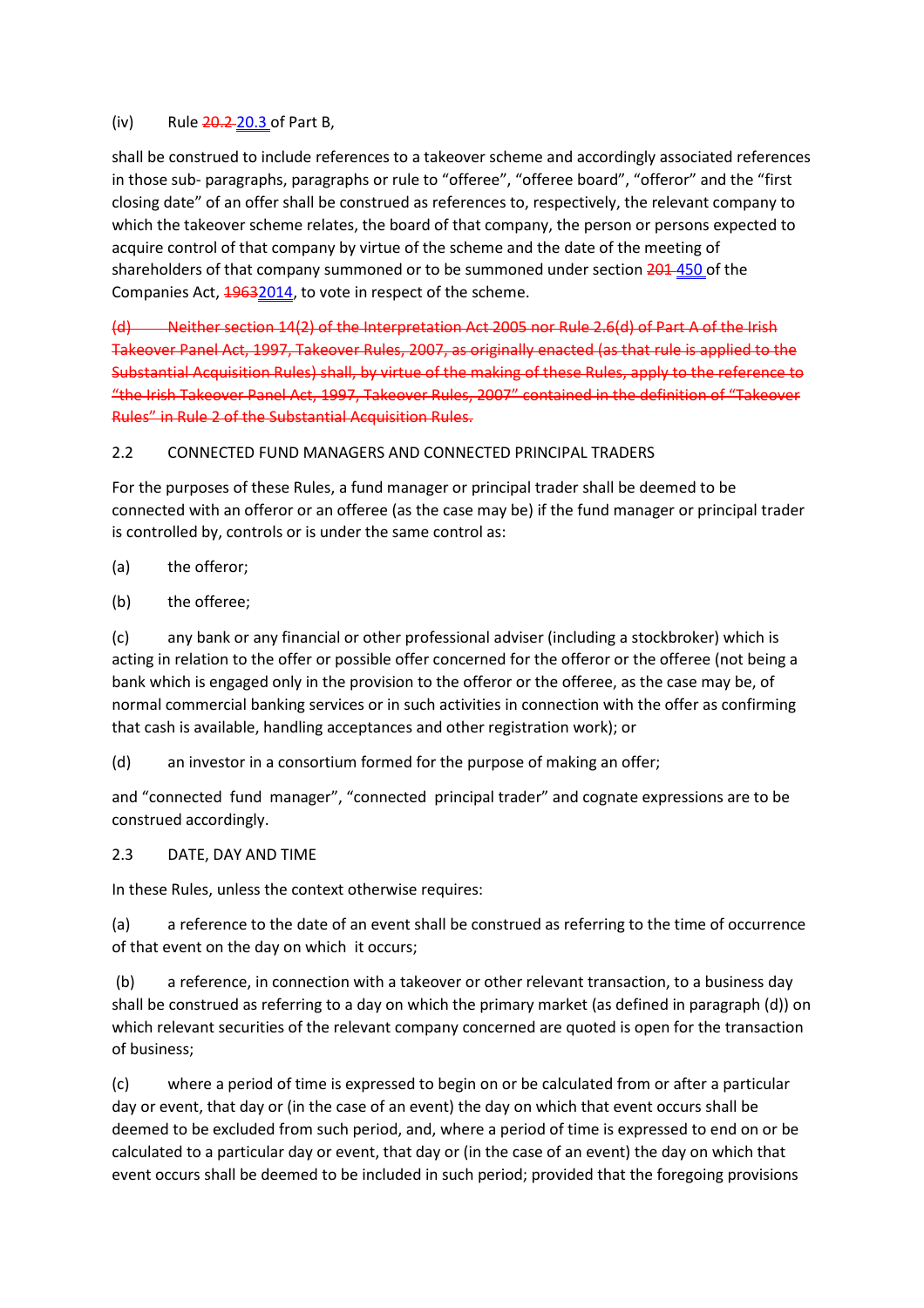of this paragraph (c) shall not apply to the definition of an "offer period" or of the "course of the offer" or to any period of time which is expressed or calculated in any way by reference to an offer period; and

(d) where, in relation to a takeover or other relevant transaction, a Rule requires compliance by a specified time and there are time-zone differences or variations in trading days between the securities markets concerned, such compliance shall, so far as is practicable, be by reference to the primary market on which relevant securities of the relevant company concerned are quoted, and actions required relative to other markets shall be timed as nearly as is practicable to the time of corresponding actions on the primary market. In case of doubt regarding the requirements of this paragraph (d) in the circumstances of a particular case, the person responsible for compliance shall consult the Panel. For the purposes of this paragraph "primary market" means:

 $(i)$  if the relevant securities of the relevant company concerned are quoted on the Irish Stock ExchangeEuronext Dublin: the Irish Stock ExchangeEuronext Dublin; or

(ii) if such securities are not quoted on the Irish Stock ExchangeEuronext Dublin:

(A) the securities market specified in regulations made by the Minister for the purposes of section 2(c) of the Act on which such securities are quoted; or

(B) if such securities are quoted on two or more of the securities markets so specified:

(1) that one of those securities markets on which the relevant company is generally recognised as having its primary quotation; or

(2) if the relevant company is not generally recognised as having its primary quotation on one only, or on any, of those securities markets, that one of those securities markets on which relevant securities of the relevant company were first quoted.

## 2.4 DESPATCH OR MAKING AVAILABLE ON A WEBSITE OF DOCUMENTS OR INFORMATION

(a) Where the Rules, or the Panel in the exercise of its functions, require the despatch or the making available on a website of documents or information to holders of securities of a relevant company, the requirement shall not be deemed unfulfilled by reason only of the non- receipt by or the non-accessibility to any holder of such material due to:

(i) the registered address of such holder being in a country or territory outside the EEA to which the transmission or delivery of the material is precluded by the laws of a Member State or of such country or territory;

(ii) despatch to only one of registered joint holders;

(iii) a bona fide error in the registered address of such holder; or

(iv) failure by postal or other carriers to effect delivery due to circumstances outside the control of the party obliged to despatch the relevant material;

provided that where the person responsible for the despatch or making available of the relevant material knows that it has not been or will not be delivered or made available to 3% or more in number of the addressees or to addressees representing in aggregate 3% or more in value of any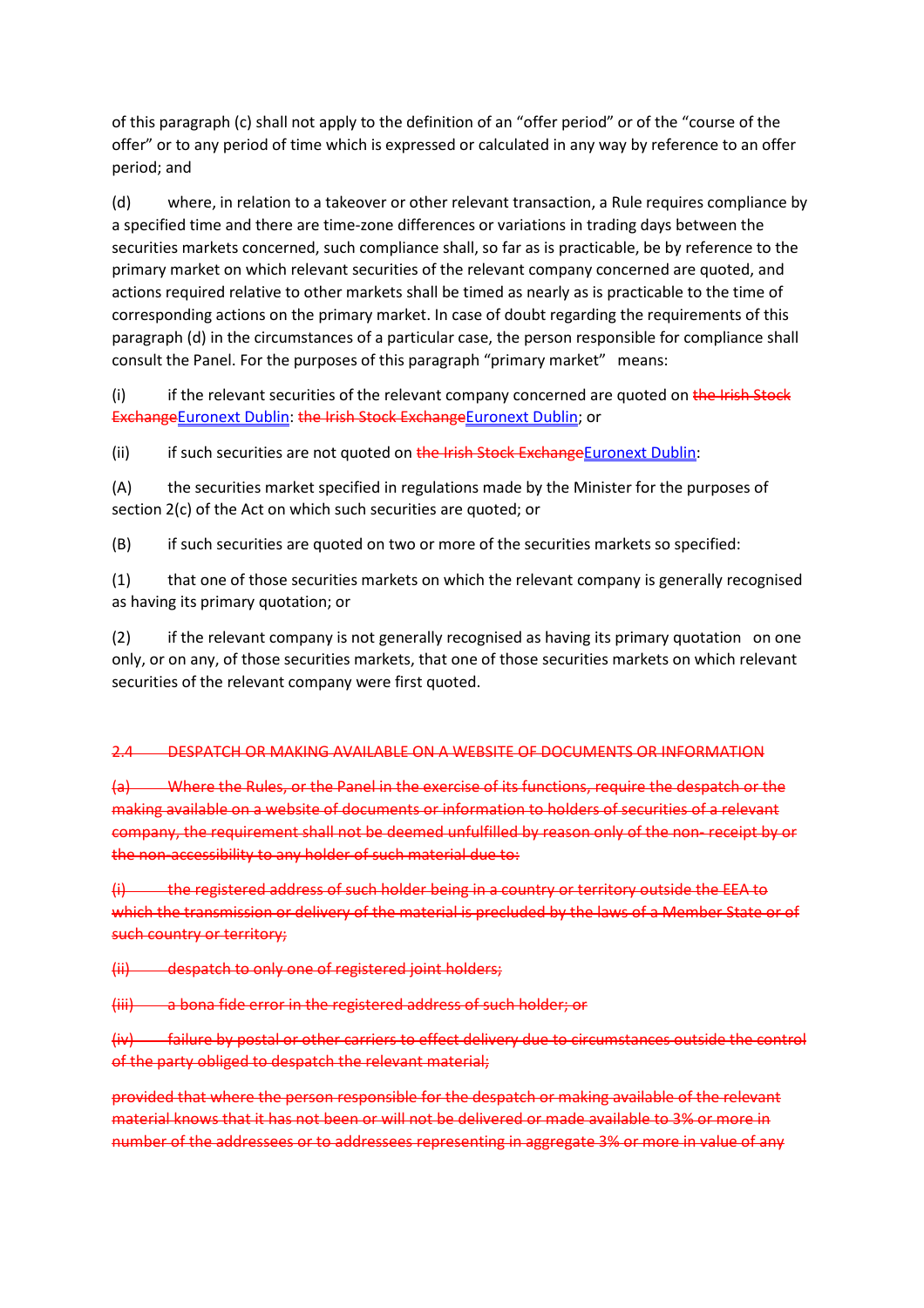class of security the subject of an offer, that person shall consult the Panel, which may specify further action to be taken.

(b) For the purposes of the Rules, the date of despatch of documents or information shall be construed to mean the time when the relevant material is passed by the sender into the control of the service provider concerned.

### 2.52.4 GENERAL

In these Rules, unless the context otherwise requires:

(a) words in the singular shall include the plural and vice versa;

(b) words importing the masculine, feminine or neuter gender shall include each of the other genders;

(c) a reference to a Part shall be construed as referring to a Part of these Rules; a reference to a Rule or an Appendix shall be construed as referring to a Rule or (as the case may be) an Appendix contained in the Part of these Rules in which the reference occurs; a reference in a Rule, a sub-Rule or an Appendix to a paragraph shall be construed as referring to a paragraph of that Rule, sub-Rule or (as the case may be) Appendix; and a reference to a subparagraph shall be construed as referring to a subparagraph of the paragraph in which the reference occurs;

(d) a reference to a statute or statutory provision shall be construed as if it referred also to that provision as for the time being amended or re-enacted;

(e) the word "person" shall include any body of persons corporate or incorporate; and

(f) A reference to an association or organisation of or representing members of a profession shall be construed to include successors to such association or organisation and such other associations or organisations as may be designated by the Panel from time to time for that purpose, either as substitutes for or additions to such association or organisation; and references to a publication issued by such an association or organisation shall be construed to include such other publications as may be designated by the Panel from time to time for that purpose, either as substitutes for or additions to such publication.

No heading placed at the head or beginning of a Part, Rule, sub-Rule, Appendix or provision or a group of Rules or provisions to indicate the subject, contents or effect of such Part, Rule, sub-Rule, Appendix or provision or group shall be taken to be part of these Rules or be considered in relation to the construction or interpretation of these Rules or any portion of them.

## 2.62.5 INTERESTS IN RELEVANT SECURITIES

### (a) Meaning of interest in a relevant security

In these Rules, for the purpose of determining whether a person has an "interest in a relevant security" or is "interested in a relevant security":

(i) that person shall be deemed to have an "interest", or to be "interested", in that security if and only if he or she has a long position in that security; and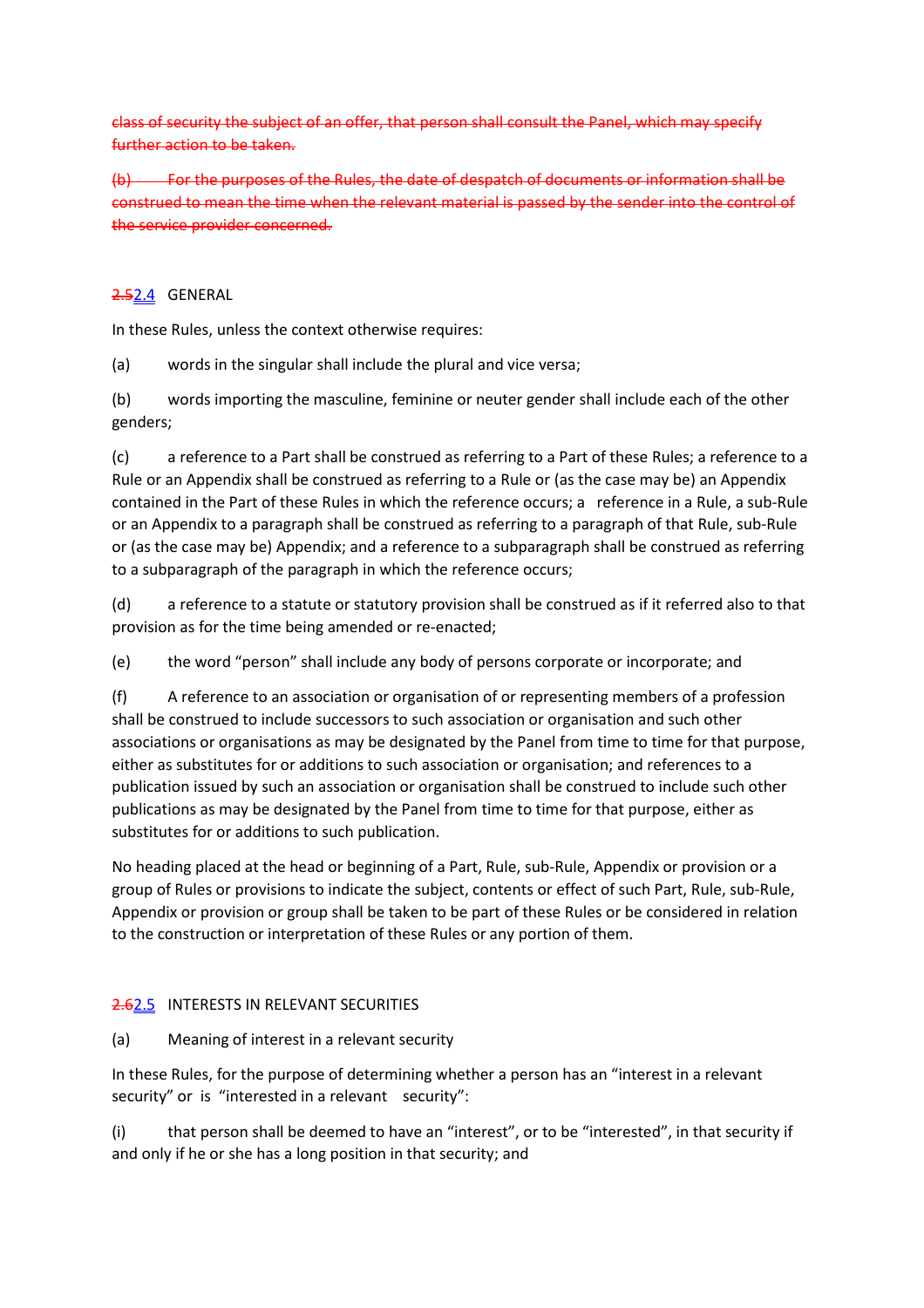(ii) a person who has only a short position in a relevant security shall be deemed not to have an interest, nor to be interested, in that security.

(b) Long position and short position

(i) A person shall be deemed to have a long position in a relevant security for the purposes of paragraph (a) if he or she directly or indirectly:

(1) owns that security; or

(2) has the right or option to acquire that security or to call for its delivery; or

(3) is under an obligation to take delivery of that security; or

(4) has the right to exercise or control the exercise of the voting rights (if any) attaching to that security; or,

to the extent that none of subparagraphs (1) to (4) above applies to that person, if he or she:

(5) will be economically advantaged if the price of that security increases; or

(6) will be economically disadvantaged if the price of that security decreases,

irrespective of:

(A) how any such ownership, right, option, obligation, advantage or disadvantage arises and including, for the avoidance of doubt and without limitation, where it arises by virtue of an agreement to purchase, option or derivative; and

(B) whether any such ownership, right, option, obligation, advantage or disadvantage is absolute or conditional and, where applicable, whether it is in the money or otherwise;

provided that a person who has received an irrevocable commitment to accept an offer (or to procure that another person accept an offer) shall not, by virtue only of sub- paragraph (2) or (3) above, be treated as having an interest in the relevant securities that are the subject of the irrevocable commitment.

(ii) A person shall be deemed to have a short position in a relevant security for the purposes of paragraph (a) if he or she directly or indirectly:

(1) has the right or option to dispose of that security or to put it to another person; or

(2) is under an obligation to deliver that security to another person; or

(3) is under an obligation either to permit another person to exercise the voting rights (if any) attaching to that security or to procure that such voting rights are exercised in accordance with the directions of another person, or, to the extent that none of subparagraphs (1) to (3) above applies to that person, if he or she:

(4) will be economically advantaged if the price of that security decreases; or

(5) will be economically disadvantaged if the price of that security increases,

irrespective of: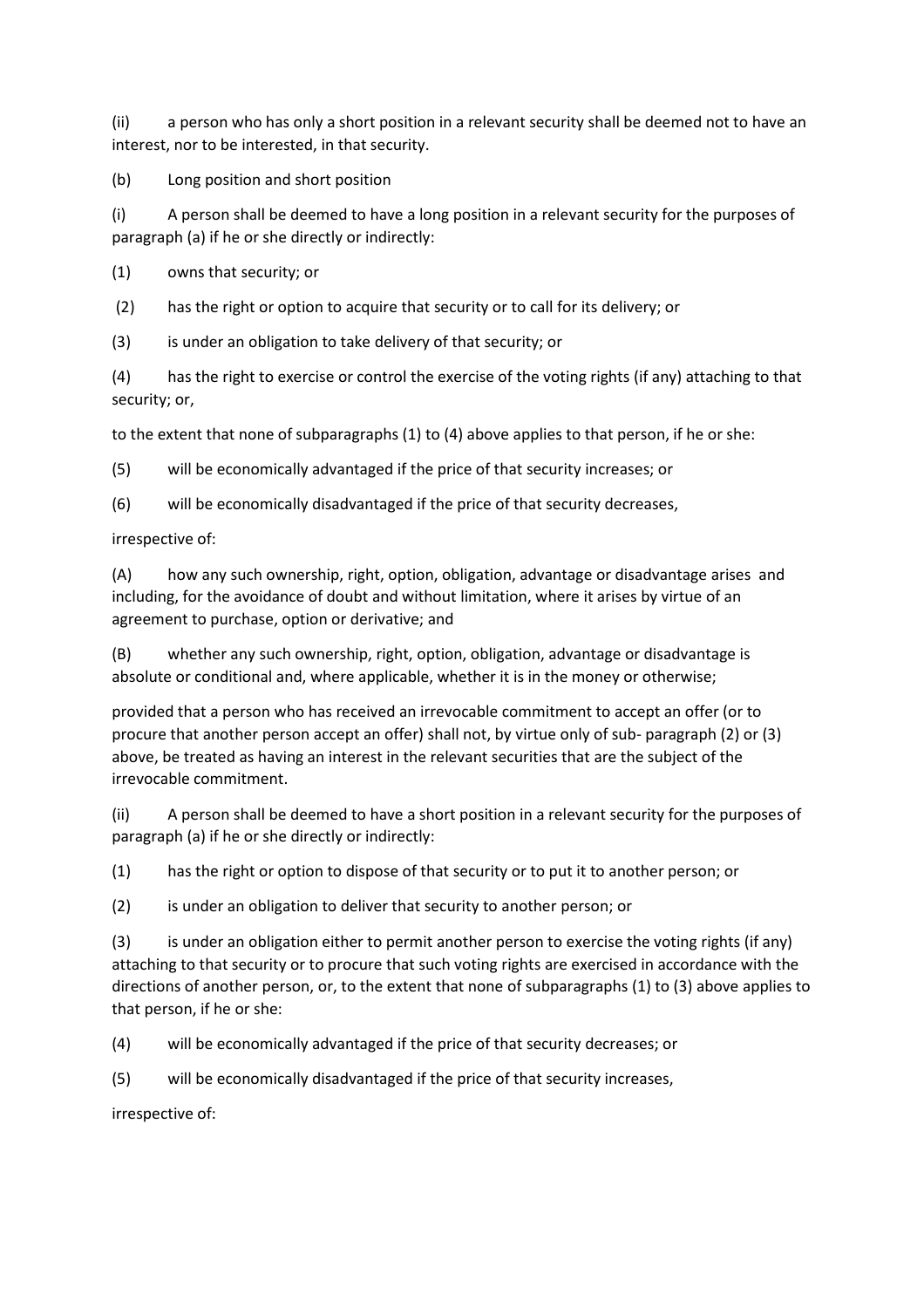(A) how any such right, option, obligation, advantage or disadvantage arises and including, for the avoidance of doubt and without limitation, where it arises by virtue of an agreement to sell, option or derivative; and

(B) whether any such right, option, obligation, advantage or disadvantage is absolute or conditional and, where applicable, whether it is in the money or otherwise.

# (c) Gross interests

(i) The number of relevant securities of any class in which a person shall be deemed to have an interest is, subject to subparagraphs (ii) and (iii), the gross number resulting from the aggregation of the number of relevant securities of that class falling within each of sub- paragraphs (1) to (6) of paragraph (b)(i), without deduction of short positions.

(ii) If the interest of a person in relevant securities of any class falls within more than one subparagraph of paragraph (b)(i), he or she shall be deemed to be interested in the number of relevant securities of that class disclosed by whichever of those sub- paragraphs discloses the highest number of such securities.

(iii) Offsetting positions in respect of any class of relevant securities may not be netted off against each other except with the consent of the Panel.

(d) Number of relevant securities concerned

(i) Where a person is interested in relevant securities by virtue of an agreement to purchase, an option or a derivative but the number of those relevant securities is not fixed, unless the Panel determines otherwise in any particular case he or she shall be deemed to be interested in the maximum possible number of those securities.

 (ii) Where a person is interested in relevant securities by virtue of a derivative and the value of the derivative is determined by reference to the price of a number of such relevant securities multiplied by a particular factor, unless the Panel determines otherwise in any particular case he or she shall be deemed to be interested in the number of reference securities multiplied by that factor.

(iii) Where a person is interested in relevant securities by virtue of a derivative but the derivative is not referenced to any stated number (or maximum number) of those relevant securities, unless the Panel determines otherwise in any particular case he or she shall be deemed to be interested in the gross number of those securities to changes in the price of which he or she has, or may have, economic exposure.

(e) New shares

Where a person is interested in securities or other instruments conferring rights to convert into or to subscribe for new shares of a class of relevant securities, he or she shall be deemed not to be interested in any new shares that may be issued upon the exercise of those rights. The acquisition by that person of new shares when they are issued upon the exercise of those conversion or subscription rights shall be deemed to be an acquisition of an interest in the new shares.

(f) Acquisitions of interests in relevant securities

References to a person acquiring an interest in relevant securities shall be construed to include any dealing or other transaction that results in an increase in the number of relevant securities in which that person is deemed to be interested.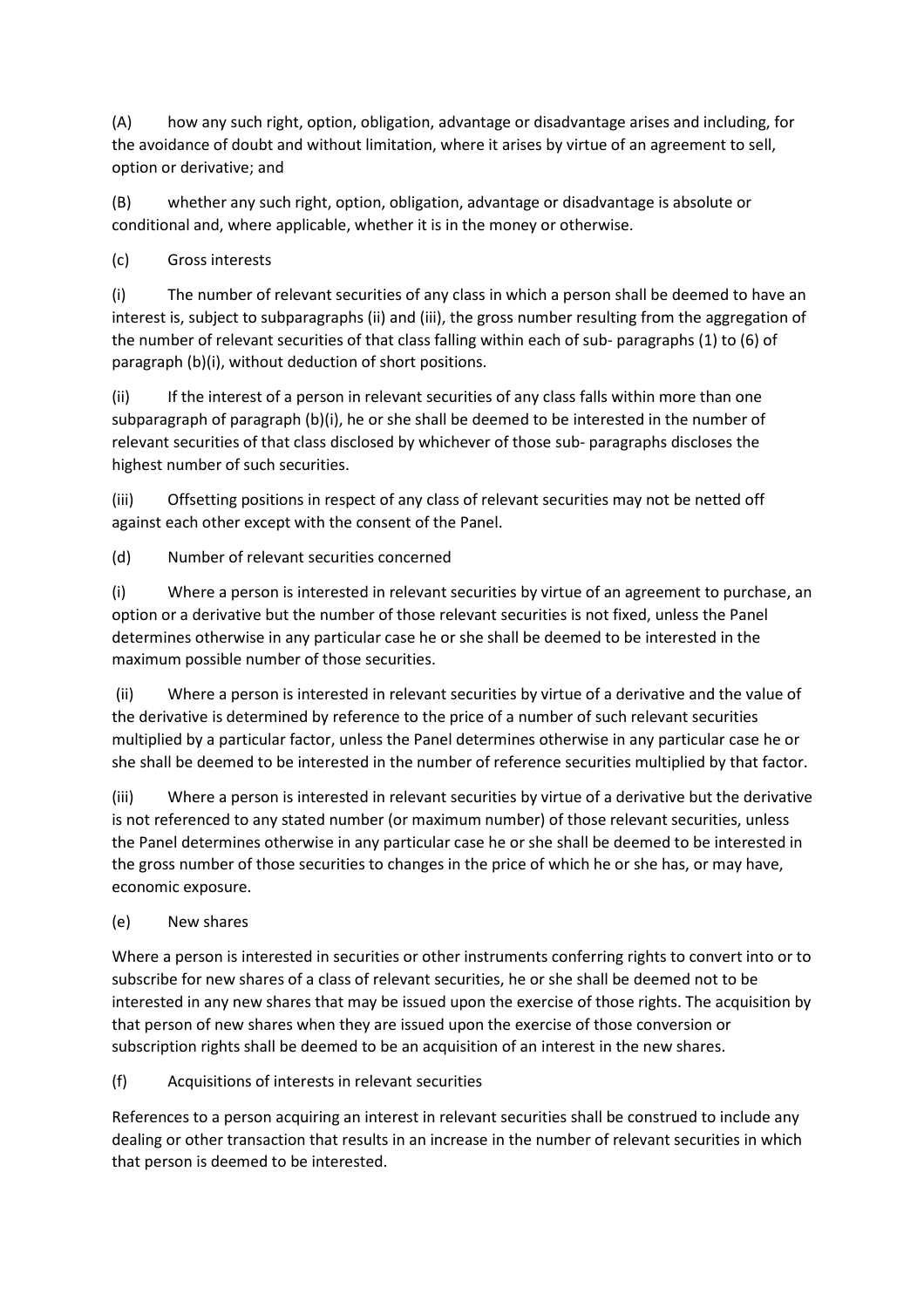## RULE 3. SPECIFICATIONS AND PRESUMPTIONS

# 3.1 OTHER RELEVANT TRANSACTIONS5 TRANSACTIONS<sup>5</sup>

The following shall be "**relevant transactions**" for the purposes of the Act:

(a) a substantial acquisition of securities;

(b) a partial offer or tender offer relating to voting securities of a relevant company which, if accepted in full in the case of a partial offer or if subscribed in full in the case of a tender offer, might result in the offeror under the partial offer or (as the case may be) the purchaser under the tender offer and any parties acting in concert with it holding in the aggregate less than 30% of the voting rights in that company;

(c) a reverse takeover transaction (not being a takeover of the relevant company which enters into the reverse takeover transaction);

(d) an agreement or transaction made between two companies, at least one of which is a relevant company, and relating to the acquisition of voting securities in that relevant company, whereby such companies become associated wholly or partly by virtue of the shareholders, collectively or otherwise, of each of the companies acquiring the right to participate directly or indirectly in voting at general meetings of the other company or to influence in any respect the result of voting at such general meetings (not being a takeover of the relevant company concerned);

(e) an agreement or transaction whereby or in consequence of which the aggregate percentage of the voting rights in a relevant company conferred by securities held by any person, or any persons acting in concert, who control the company is or may be increased;

(f) an agreement or transaction in relation to the acquisition of voting securities of a relevant company which is prohibited by Rule 5 of Part B (not being a takeover of the relevant company); and

(g) any offer to acquire voting securities of a relevant company (not being an offer specified above or a takeover of the relevant company).

# 3.2 PARTIES TO A TAKEOVER OR OTHER RELEVANT TRANSACTION

The following persons shall be "parties to a takeover or other relevant transaction" for the purposes of the definition of that expression in the Act, in addition to those persons specified as such in section 1 of the Act;

(a) an underwriter of an offer;

 $\overline{a}$ 

5 Rule 3.1 is not applicable to Shared Jurisdiction Companies.

- (b) a person acting as receiving agent to an offer;
- (c) a person acting as registrar of an offeree;

<sup>&</sup>lt;sup>5</sup> Rule 3.1 is not applicable to Shared Jurisdiction Companies.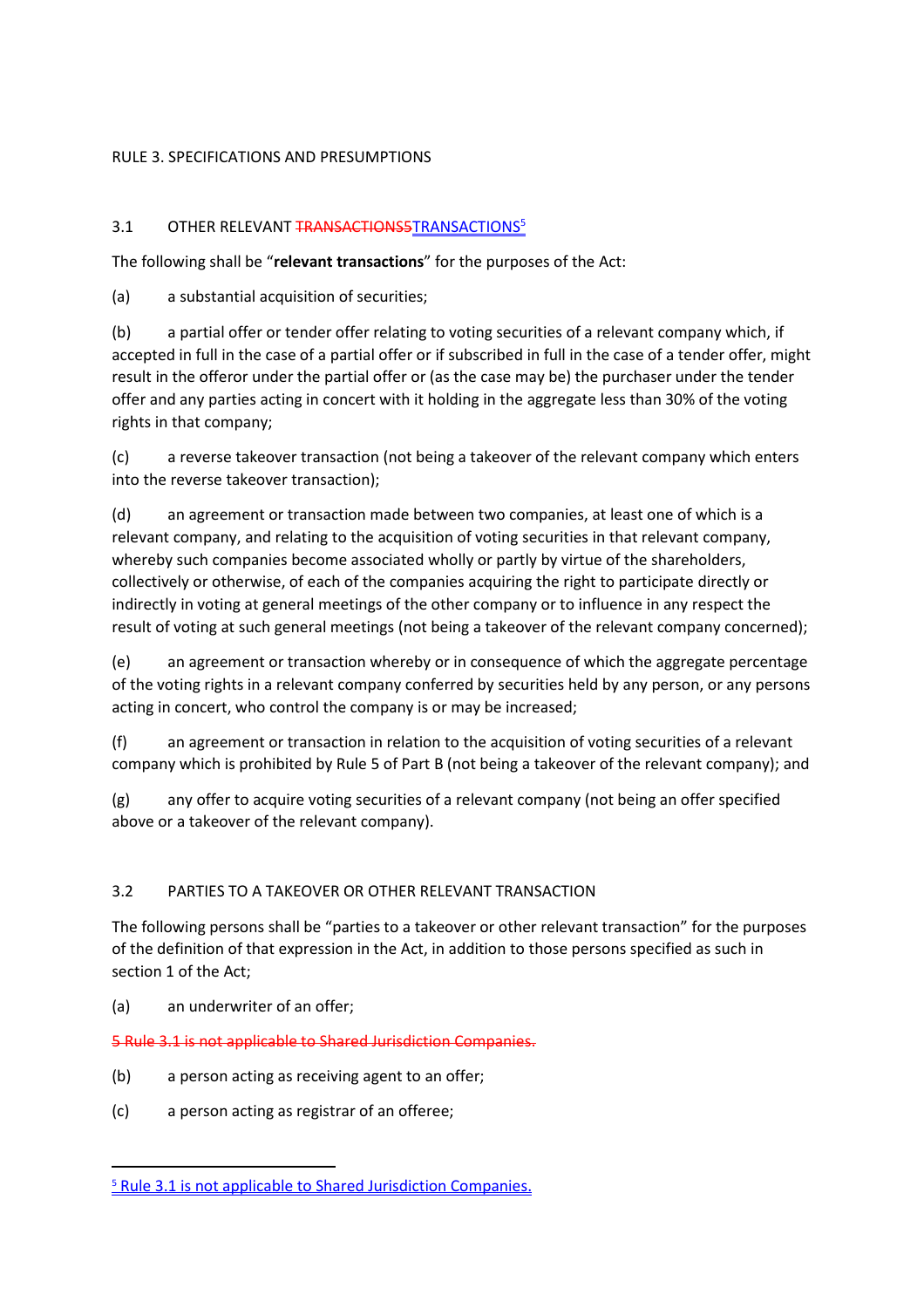(d) a person who is privy to confidential price-sensitive information concerning an offer or contemplated offer;

(e) holders of securities, and persons interested in relevant securities, of an offeror or an offeree;

(f) in the case of a reverse takeover transaction or contemplated reverse takeover transaction: the relevant company which enters or contemplates entering into the reverse takeover transaction; the directors of that company; holders of securities of that company; the persons to whom shares in such a company are issued or to be issued pursuant to the reverse takeover transaction; and the directors of any of the above-mentioned persons which is a company;

 $(g)$  in the case of a substantial acquisition of securities or contemplated substantial acquisition of securities: the person, or persons acting in concert, making or contemplating making the substantial acquisition of securities; the directors of any of the above- mentioned persons which is a company; the relevant company securities of which are or are to be the subject of the substantial acquisition of securities; the directors of that company; and persons from whom securities the subject of the substantial acquisition of securities are or are to be acquired;

(h) in the case of a tender offer or contemplated tender offer, the person, or persons acting in concert, seeking or proposing to seek to acquire securities pursuant to the tender offer; the directors of any of the above-mentioned persons which is a company; the relevant company securities of which are or are to be the subject of the tender offer; the directors of that company; and holders of securities to whom the tender offer is or is to be addressed;

(i) in the case of an agreement or transaction or proposed agreement or transaction of the kind specified in paragraph (d) of Rule 3.1 or which, but for the fact that it constitutes a takeover, would be an agreement or transaction or proposed agreement or transaction of that kind: the companies which become or contemplate becoming associated by such an agreement or transaction; the directors of each such company; and holders of securities of each such company;

(j) in the case of an agreement or transaction or a proposed agreement or transaction of the kind specified in paragraph (e) of Rule 3.1: the person, or persons acting in concert, who are referred to in that paragraph; the directors of any of the above-mentioned persons which is a company; the relevant company which is referred to in that paragraph; and the directors of that company;

(k) in the case of a takeover scheme of arrangement: the relevant company concerned; the holders of securities of that company who are or will be affected by the takeover scheme; the directors of that company; the person or persons who have acquired or are expected to acquire control of that company by virtue of the takeover scheme; any person acting in concert with that person or with any of those persons; the directors of any of the above-mentioned persons which is a company; and any person who, in connection with the takeover scheme, initiates or takes any other step in any proceedings in the Court under section 201-450 of the Companies Act, 1963-2014 or otherwise;

(l) in the case of an agreement or transaction or contemplated agreement or transaction of the kind specified in paragraph (f) of Rule 3.1: the person, or persons acting in concert, making or entering into or contemplating making or entering into the agreement or transaction; the directors of any of the above-mentioned persons which is a company; the relevant company, securities of which are or are to be the subject of the agreement or transaction; the directors of that company; and holders of such securities;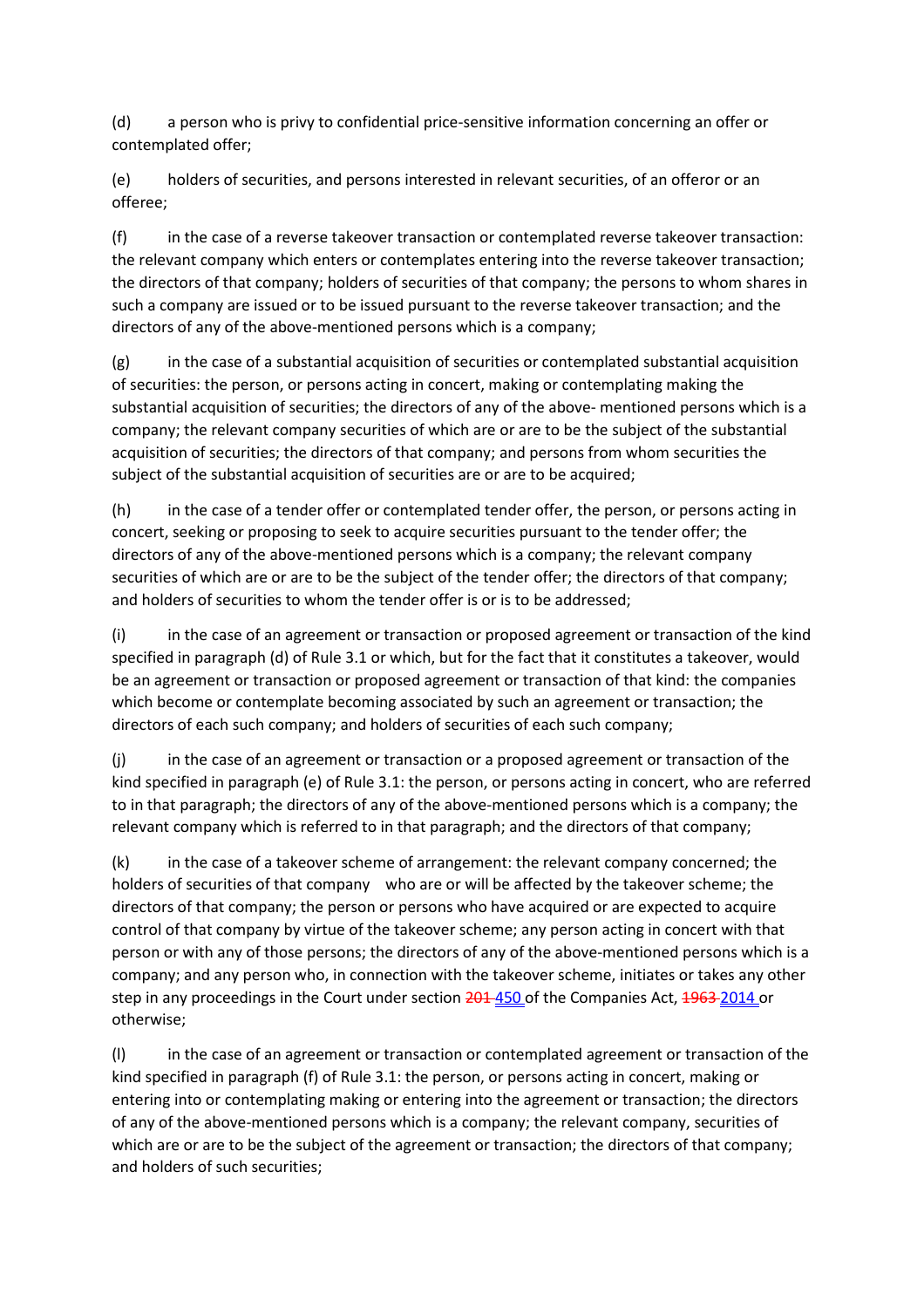(m) a person acting in concert with the offeree, the directors of the offeree, the holders of securities of the offeree or the directors of the offeror; and

(n) any person acting as an adviser to any of the persons specified in paragraphs (a) to (m) in relation to the takeover or other relevant transaction concerned.

# 3.3 ACTING IN CONCERT

(a) For all purposes of these Rules, a person and each of its affiliated persons shall be deemed to be acting in concert, all with each other.

(b) For all purposes of these Rules and without prejudice to paragraph (a), the persons described in each of the following paragraphs shall be presumed to be acting in concert with other persons described in the same paragraph as respects a takeover or other relevant transaction until the contrary is established to the satisfaction of the Panel:

(i) a company, its holding company, its subsidiaries and subsidiaries of its holding company, every associated company of any of the foregoing companies, and every company of which any of the foregoing companies is an associated company: all with each other;

(ii) a company, and each company with which the first mentioned company is presumed in accordance with subparagraph (i) to be acting in concert, with (1) each of the directors of the first mentioned company; (2) the spouse, civil partner, cohabitant, parents, brothers, sisters and children of each such director; (3) the trustees of every trust (including a discretionary trust) of which any such director or any such member of his or her family is a beneficiary or a potential beneficiary; and (4) every company which is controlled by any one or more of such directors, such members of their families and the trustees of all such trusts;

(iii) a company, and each company with which it is presumed in accordance with subparagraph (i) to be acting in concert, with the trustees of every pension scheme (other than an industry-wide scheme) in which the first mentioned company participates;

(iv) a fund manager (including an exempt fund manager) and persons controlling, controlled by or under the same control as such fund manager with any other person (including a collective investment scheme) where such fund manager manages investments on a discretionary basis on behalf of such other person, in respect of the relevant investment accounts;

(v) a financial or other professional adviser (including a stockbroker) and, subject to Rule 7.2(b) of Part B, persons controlling, controlled by or under the same control as such adviser (except in any such case in the capacity of an exempt fund manager or exempt principal trader) with such adviser's client; provided that, in the case of an adviser which is a partnership, the presumption shall apply to those partners and professional staff who are actively engaged in relation to the transaction concerned or who are customarily engaged in the affairs of the relevant client or who have been engaged in those affairs within the period of two years prior to the commencement of the relative offer period in the case of an offer or to the time of the transaction in any other case;

(vi) during the course of an offer in respect of a relevant company, or whilst the directors of a relevant company have reason to believe that an offer in respect of that company may be made in the near future, or whilst a relevant company is in the course of redeeming or purchasing its own voting securities, or whilst the directors of a relevant company propose that that company redeem or purchase its own voting securities: directors of the company with (1) each other;